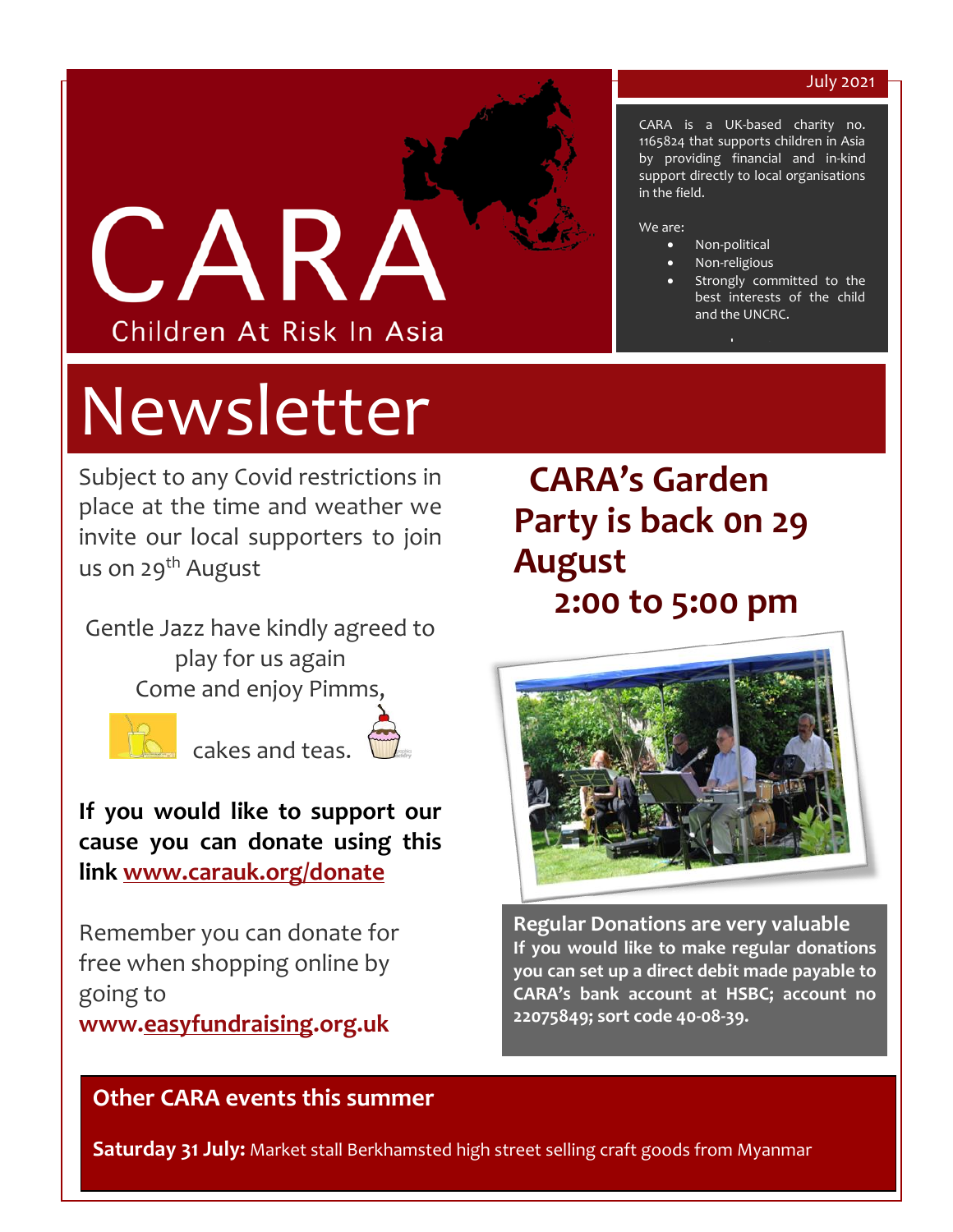## **Covid spreading rapidly in Thailand Poor families hardest hit**

A third wave of covid has been ripping through Thailand since April this year. With the military government having missed the window of opportunity to get a vaccine program rolling the infection and death rates are now soaring. It will be many more months before enough good vaccines are distributed and until then the only weapon against covid is lockdowns and restrictions. The effect of this on the poorest families, especially migrant families who cannot access any government welfare, is devastating.

Sangkhlaburi is already in lockdown with many families living in poverty having sold anything of value and cashed in any savings during the first two waves of covid. The World Bank this year set the poverty line in Thailand at 165 baht per person per day. One Sky's research in Sangkhlaburi revealed that many migrant families are living on less than 30 baht per person per day.

The crisis is still unfolding with the rapid rise in the number of cases expected to overwhelm the health care system which is not as developed as in the UK. With full hospitals in Bangkok, patients with covid are being transported back to their home towns all over Thailand in special buses and ambulances to take up beds in the provinces. With those beds also running short, this strategy will not work long term. People are dying in Bangkok because they cannot find hospital beds and last week several cases were reported of dead bodies left in street for hours before appropriate service could come to collect them.

One Sky has asked for our help for a three-month welfare program to ensure children in the poorest families in Sangkhlaburi are fed and are living in safe housing as the rainy season continues

*A big thankyou to all our supporters who have made it possible to support these children in need.*

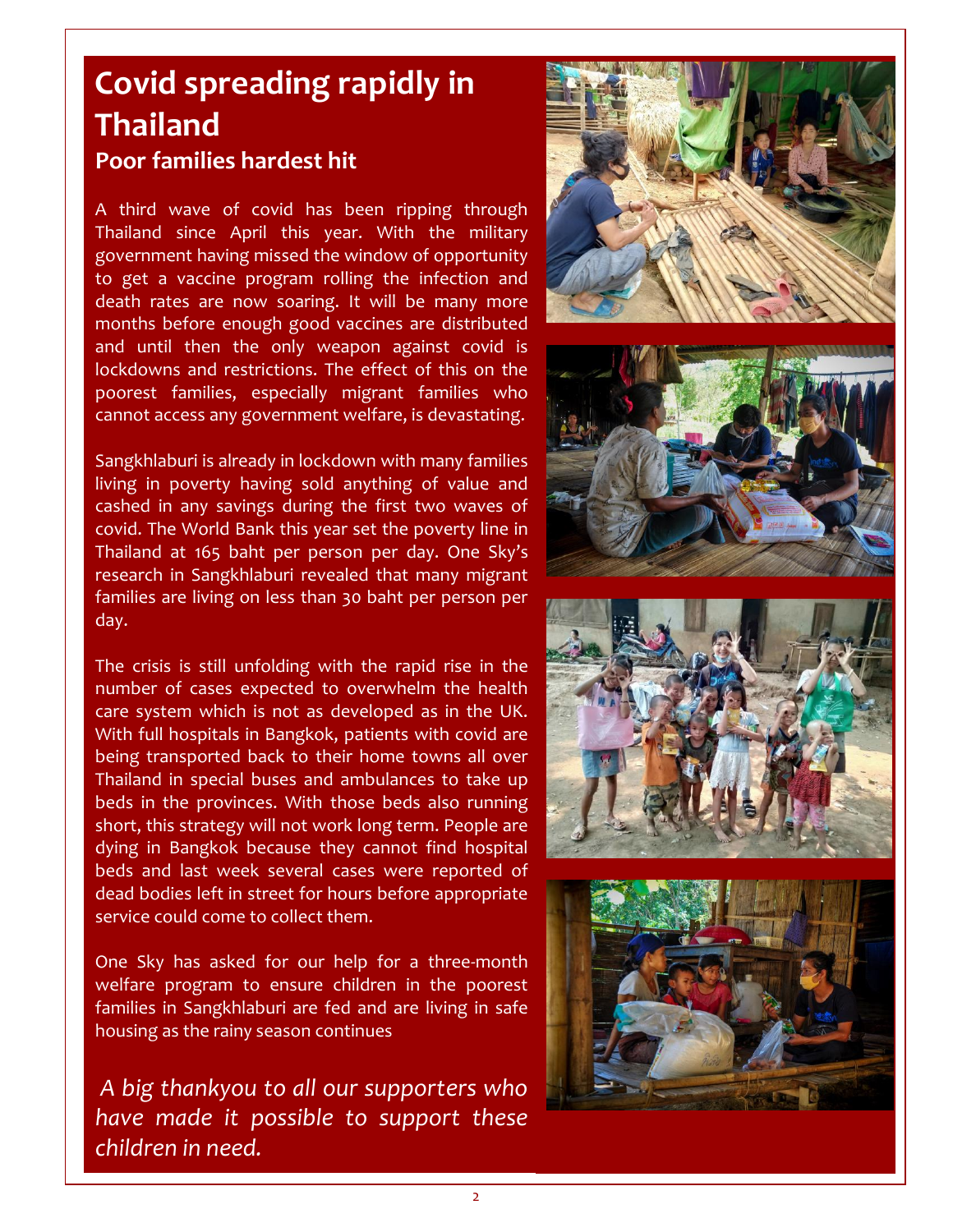## **A difficult year for children's education**



children to continue with their education but since the beginning of 2021 we have diverted funds to the welfare programme as ensuring children have enough to eat must come before education. This has been particularly important during school closures due to Covid as the children often depend on the school lunch as their main meal of the day. Schools have closed during periods of peak Covid infections but your support continues to enable children to attend school when open.

In normal times the One Sky team can catch up with many students during one visit to each school. With all children now at home the team face both a logistical challenge and a challenge to their own safety as they plan how to make sure all the children are provided with welfare packages.

## **Children supported for**

### **2020/21 school year**

- **186 children were supported with monthly education scholarships.**
- **The 2021/22 school year should have started on May 16th but schools remain closed for the foreseeable future.**
- **One Sky is providing survival packs to the students and their families.**



One Sky team were given two doses of sinovac in recognition of their role as frontline workers. They are among only 6% of the Thai population to have two doses of vaccine.

Sadly, the Chinese made sinovac is proving less effective against the Delta variant and one of our colleagues, a 30-year-old nurse at the local hospital, passed away last week despite having two doses.